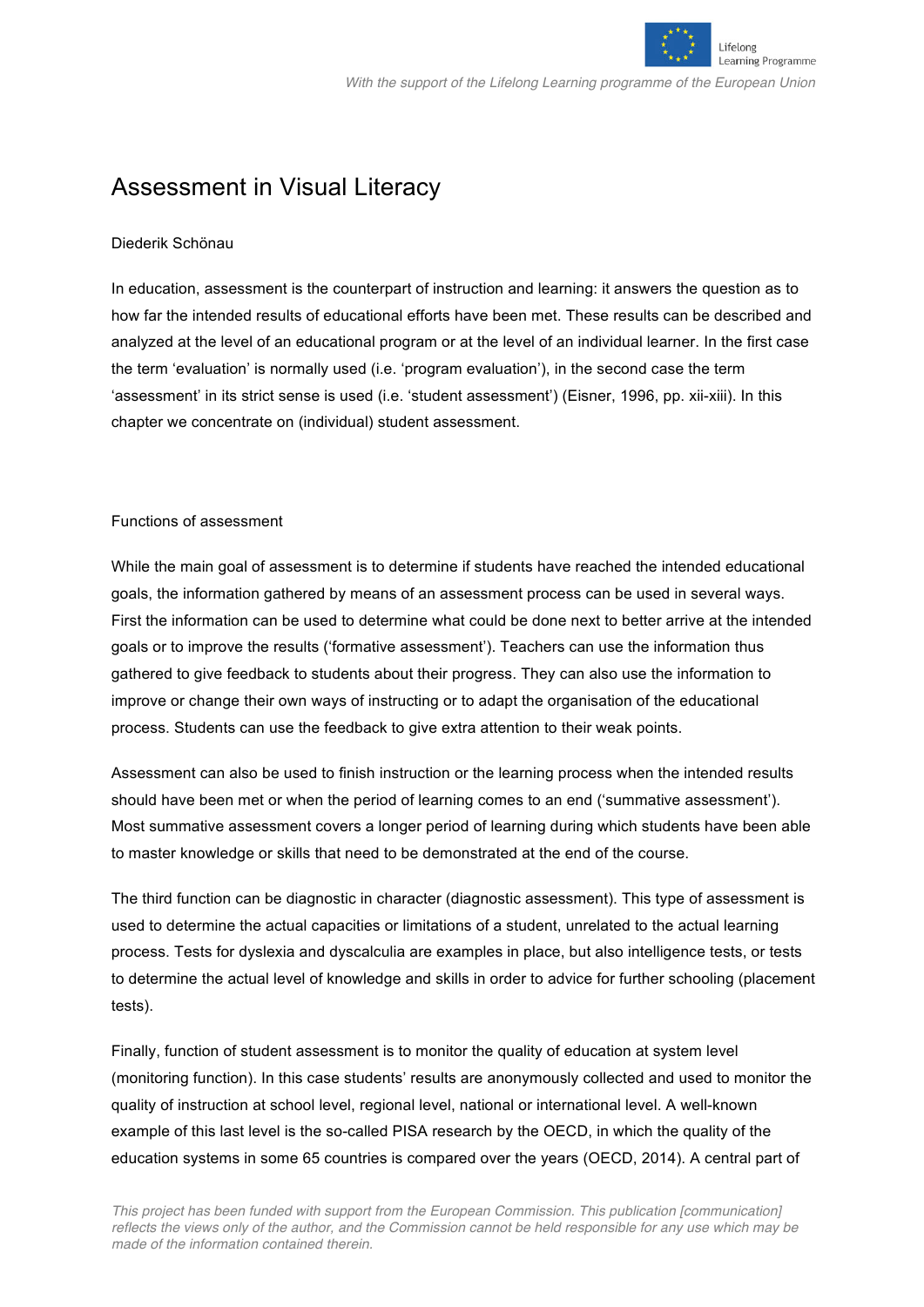

this research is based on results on written tests by a selection of students that have been selected on the basis of a stratified sample. These tests have no consequences for the students making the tests. They are actually part of the evaluation of the curriculum or education system.

# Assessment as learning

In the four types of assessment discussed so far, the assessment is separated from the immediate learning process. Both teachers and students step back, so to speak, to have a look on what has been learned so far. In Visual Literacy, however, learning and assessment are much more intertwined. More specifically in studio work, practical assignments are a learning tool and an assessment tool at the same time. As a learning tool they guide students in their way to exercise or develop their practical skills in designing and visualising their ideas, feelings, experiences and interpretations. As an assessment tool it generates information about the progress in learning. The difference between formative assessment and summative assessment thus becomes a matter of the moment at which a task is executed (during or at the end of a period or course), and the amount of intervention of the teacher. As in summative assessment students are supposed to demonstrate their knowledge and skills with no help from their teacher. One could even say, that as soon as a student in Visual Literacy is able to perform a practical task without the help of anyone else and arrive at a satisfactory result, this task can be seen as a form of summative assessment.

This aspect of independency is a crucial characteristic of competency-based education. In competency-based education tasks and assignments that are given to students are formative in character, until the student demonstrates competency, which is when the intended goals and/or the intended level (i.e. independent performance) have been met. A task leading to the demonstration of a minimum competency can be regarded as summative assessment.

## **Operationalization**

As most of the assignments in Visual Literacy serve a double purpose, both as a learning tool and as an assessment tool, the construction and wording of these assignments must be given the highest attention. To arrive at valid and realistic assignments the following steps can be taken.

1. The first step is to define the purpose of the assignment: Is this assignment meant to discover new ways of working or to introduce new techniques (exploration, research, experiment), to visualize a personal view on an issue, to design a practical object, to demonstrate research skills in analysing pictures, or is the assignment used to train specific skills or techniques? Another question is whether the assignment is used to measure progress (formative assessment) or to determine the final level (summative assessment)?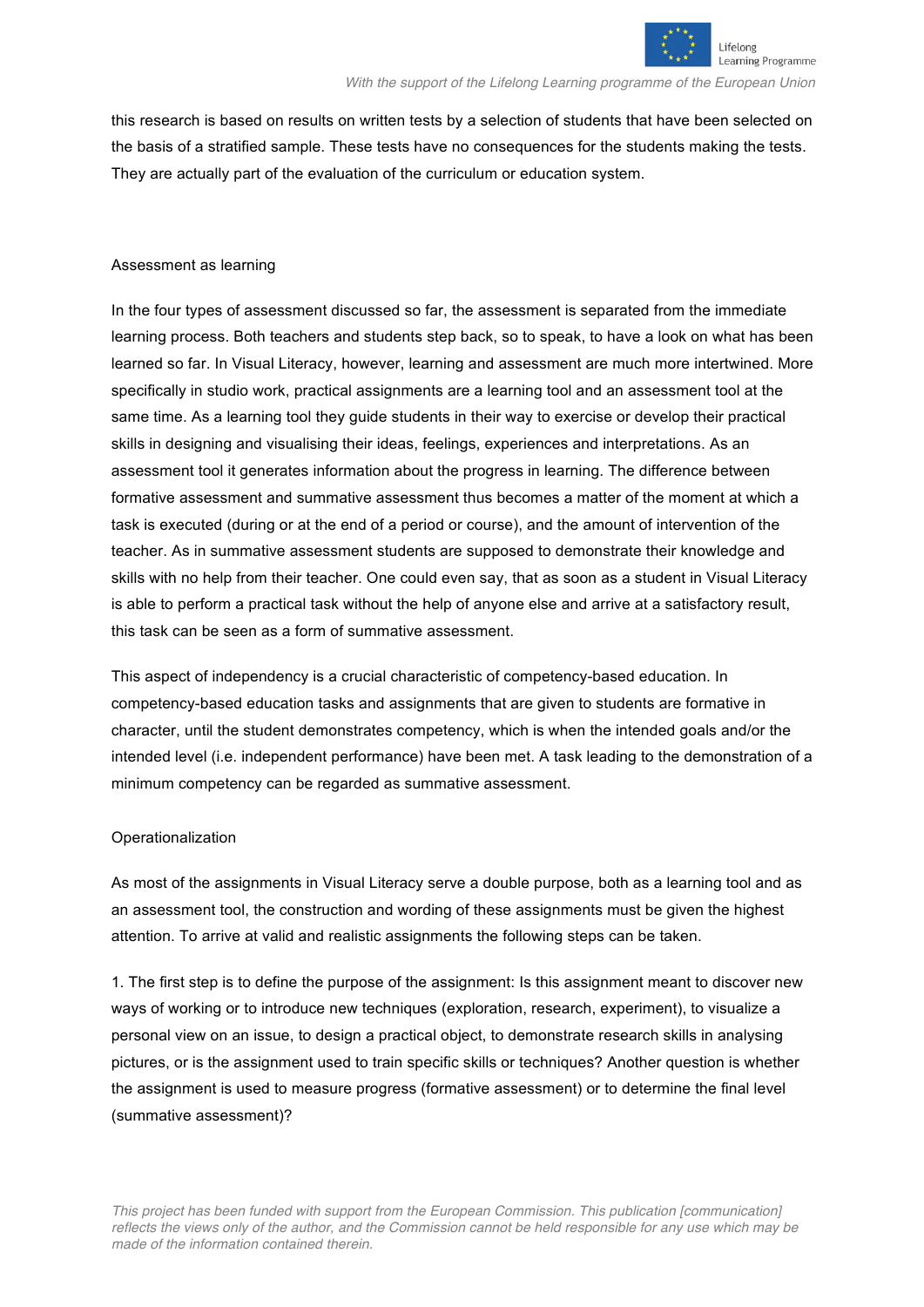

2. The second step is to specify the actual goals: In most curricula educational goals are formulated in broad and generic terms, which might be applicable for different age level or levels of accomplishment. For instance, the goal to make a realistic drawing will be solved in different ways and at different skill levels by students age six or age eighteen. Also 'knowledge of the history of modern art' is too vague for a valid assessment. To make these general educational goals fit for daily practice, it is advised to operationalize these goals in terms of clear and observable outcomes. These outcomes have to relate to a certain level of learning and understanding of students of the age involved, and be in congruence with the curriculum, the character of the school and the background of the students. They should also relate to what has been learned or done by the students so far.

To arrive at an effective operationalization, the designing of the intended instruction and learning program might be helpful. For instance:

- what specific techniques, elements and principles, issues and information will be presented to students in the class room as elaboration of what is indicated in more general terms in the curriculum?

- in what order will they be presented?

- what themes will be addressed in the assignments?

- what type of knowledge, insights and ways to apply these in critical studies are expected?

- to what domains, periods, movements and artists does this apply?

3. The third step is to actually construct written assignments: Based on this design, concrete assignments and activities can be constructed that give students the possibility to learn or to demonstrate what they have learned. Any assignment should be formulated in such a way, that the intended goals are described in understandable and observable outcomes, being these working processes, material products, or both. Students have the right to know what is expected from them and how their working process and/or products will be assessed. For this latter the use of criteria is needed. When the wording of an assignment or the criteria is too unspecific or general, a mismatch between the goals of the teacher and the expectations of the individual learners might occur. This avoid a mismatch the following aspects might be addressed:

- the goal of the assignment: what is the central issue in this assignment? How does the assignment relate to tasks students have done before?

- the type of effects or the qualities of the process or the product that are expected. For example: is the student expected to express opinions or feelings in her work, to address aesthetic issues, to make comparisons between periods in art history?

- the instruction with regard to the use of material, techniques, elements and principles. What skills and insights in the use of the artistic means must be demonstrated?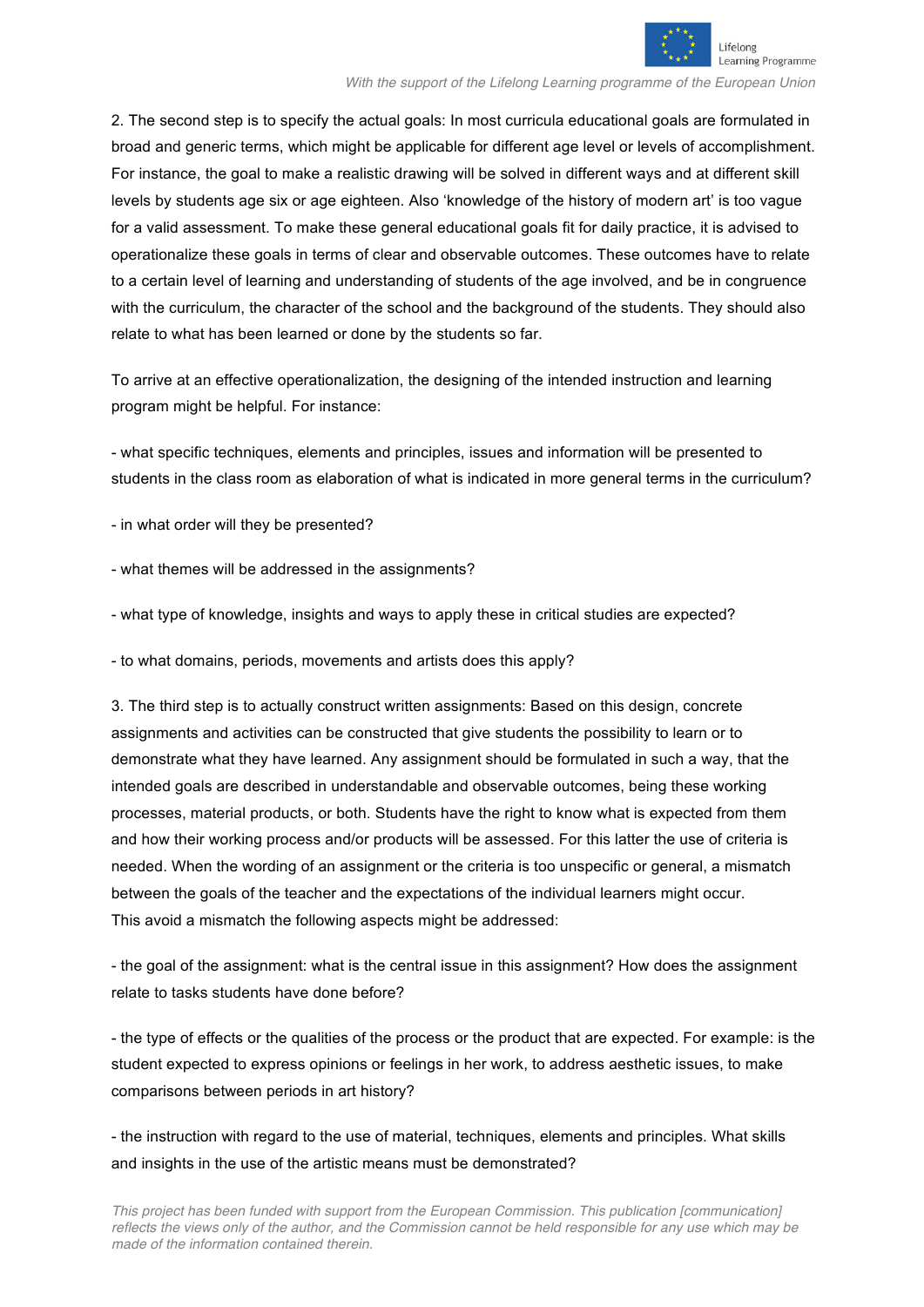

- the use of documentation and arguments. What type of verification is needed?

- the criteria by which the results of the work will be assessed. When is the result according to expectations?

Although it goes without saying that the criteria for assessment should match with the instruction, in practice this is not always the case. Sometimes the instruction given to the student might address aspects that in the end will not be assessed. It is also possible that in the assessment process characteristics of the work are taken into consideration that had not been indicated in the instruction. It is also of great importance to have the assignment formulated - in oral or written form - in such a way that the students have the same understanding of the concepts and criteria as the teacher. The correct wording is even more critical with younger students who might have a different, incorrect or no understanding of words or concepts used in the assignment.

Depending on the function of the assessment, the assessment instruments to be developed or used make different demands with regard to their validity, efficiency and reliability. For summative assessment and for monitoring purposes, the construction of assessment instruments is a demanding activity, as issues of reliability and efficiency are of the utmost importance. Depending on the characteristics of what is assessed, the format of these tests and tasks do not always reflect the way students have mastered the learning objectives. This is most visible in written tests, in which students have to answer questions showing their knowledge, understanding and skill to solve problems. In formative assessment the same types of instruments can be used, but due to a direct relationship with the learning process there is little time to develop high quality instruments. As a consequence the reliability of such instruments is generally low. On the other hand the feedback given by the teacher in formative assessment is directly related to what a student has done or learned just before. Students can thus directly relate this feedback to their own learning. The assessment is then an integral part of the learning process.

# Operationalization of competencies

When a curriculum is described and organized in terms of competencies, the need to operationalize what is meant in an assignment and what behaviour and products are expected from a student becomes inevitable. The concurrency of knowledge, skills and attitudes in a competency-based assignment makes it necessary to be specific about what knowledge, skills and attitudes are at stake. When related to the competency model as developed by the project, the following specifications and elements should be taken into account.

First, to what competency domain is the assignment related: production or reception, or both? Then one should clarify which sub-competencies the assignment is concentrating on: experiment, make, appreciate, present, etc. (see the inner figure of the structural model, chapter A.2). As these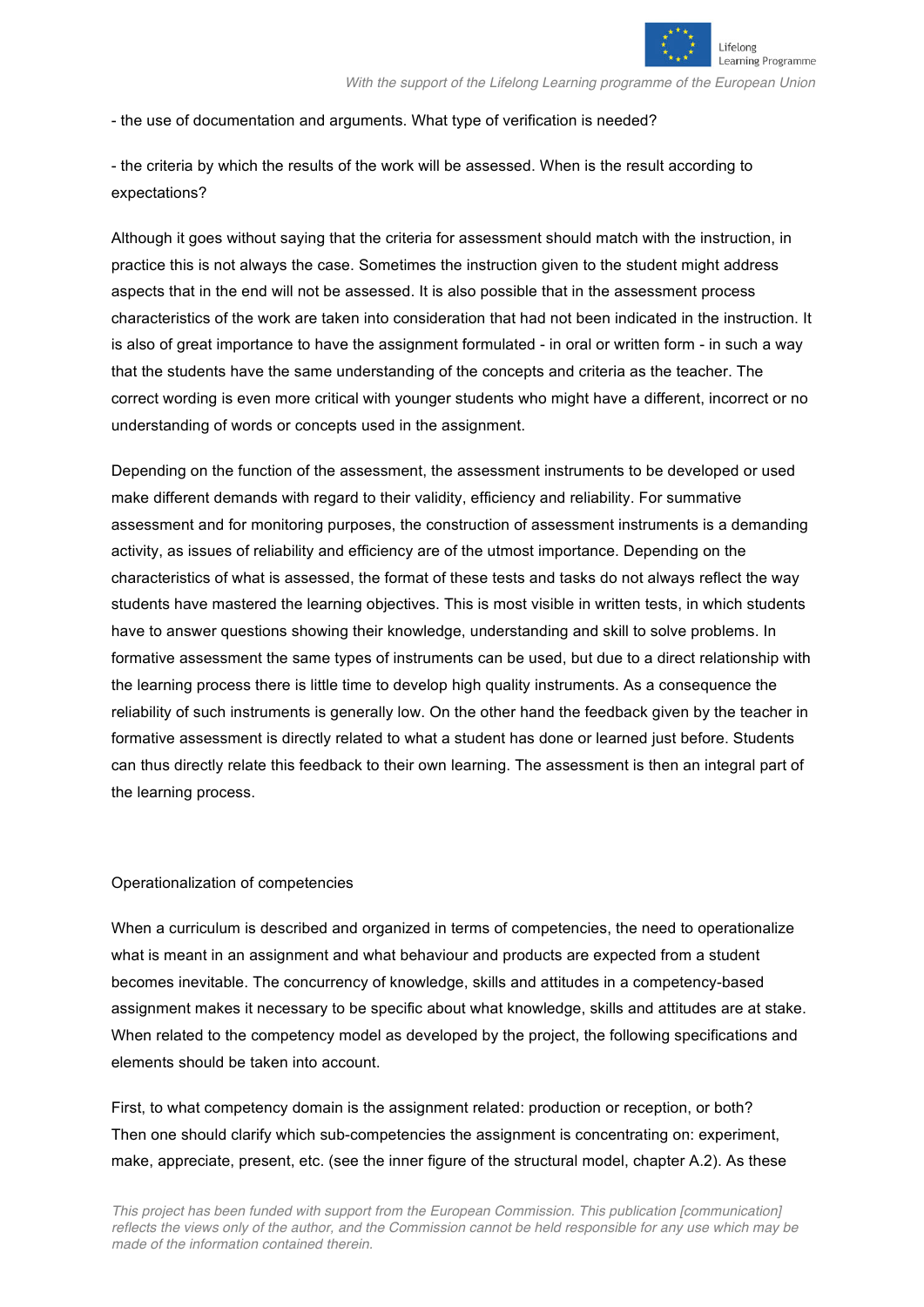

sub-competencies are formulated as verbs, their meaning must be made more specific by relating them to the objective of the assignment (as exemplified in a 'situation'), to the means (knowledge, skills, materials and techniques) and the attitudes (like taking into consideration the point of view of the beholder or the maker, or the willingness to enter the working process, etc.) that all define the content of the competency.

In Visual Literacy the objectives of the subject is not limited to subject specific competencies only. As one can see in the structural model (chapter A.2), more generic competencies also play a role. So in a task one might also specify the role of 'self competency' (developing an opinion with regard to a theme or issue, developing openness to new situations, etc.), social competencies (collaboration, communication, etc.) and methodical competencies, like learning to learn and organizing one's work. It will have become clear from this description that the use of competencies in Visual Literacy generates the need to be very specific about the meaning, content and expected outcome of any assignment. This observation holds true for all good assignments, of course, but in competency-based education the interrelatedness of knowledge, skills, attitudes and the context in which these must be applied demand for a specific type of instruction for the student to work with and require clear criteria to be used in assessing the result.

With regard to the need for specificity in the instruction given to the students three observations must be added. First, in any assignment much can be left out of the assessment. Not every element in the instruction has to come back in the assessment process. For instance, in studio work it is inevitable that students have to make use of a technique or material to make a product, but it is quite well possible to leave out technical skills as part of the assessment and concentrate, for instance, on aspects like composition or dynamic effects only. In writing an essay on an issue in Visual Literacy, the linguistic quality and correctness of the language used can be left out of the assessment. Students should know about these choices beforehand, of course.

Secondly, students should also be given time and opportunities to exercise skills. Like in music, one cannot expect students to master a technique or material immediately. The need to develop skills and feel comfortable about them needs time. This can vary between students, both in the time needed, but also in the interest for specific techniques. So no formal external assessment is needed when students are improving their technical skills. Students can indicate that they have done enough exercises and that they are ready to move forward or use their skill in a new assignment.

Finally, during learning and as a result of learning, things will happen that are not part of the task, but which are most relevant for the students' understanding, learning or motivation. It is up to the teachers to keep an eye on what happens when students are working on an assignment and re-direct a students' working process or intentions when helpful.

Learning processes in classrooms are not taking place in silence, contrary to most assessment processes. As in studio work learning and assessment are intertwined, the interactivity between teacher and students, and among students is an essential aspect of the learning process, but this also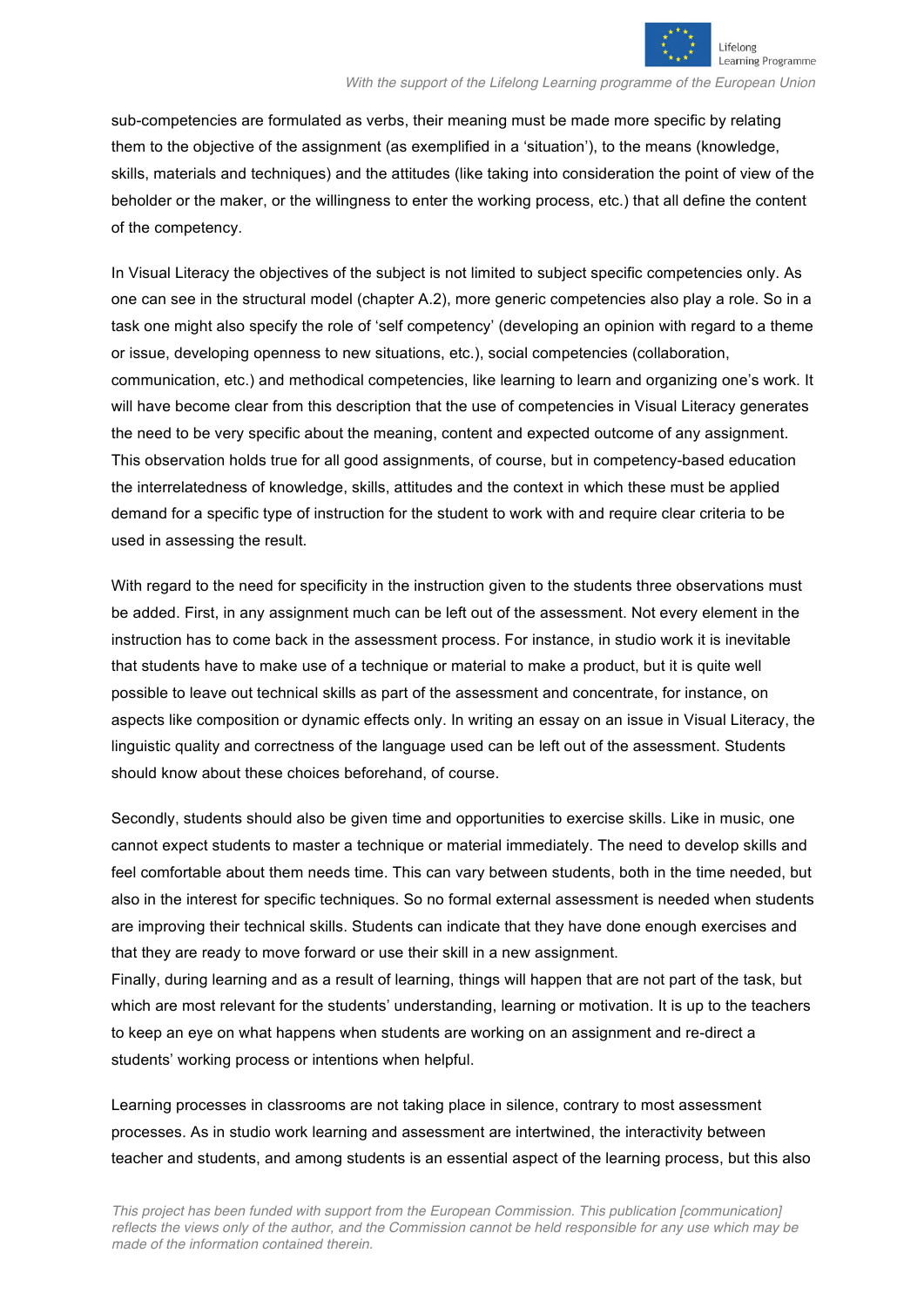

influences the assessment process. It is not an easy task for a teacher to keep a clear distinction between what has been the result of his or her didactic support or feedback to the student during the working process, and what is presented as proof of authentic student learning. From an assessment point of view, this mixing of support and assessment is undesirable. But in Visual Literacy, like in all art subjects, the product of a practical assignment will in most cases be the result of the student's practical skills on the one hand and the support of the teacher on the other hand. It is important that in the end the student has made the work and the teacher has not taken over, - an intervention that in some cases, however, can be very instructive to students.

## Ways of assessment and judging

To arrive at a valid assessment it is needed to formulate the criteria on which the learning of students will be assessed. Depending on the criteria an instrument can be developed. The most common format used in educational assessment is the written test. This can follow the format of a selectedresponse test (multiple-choice questions), a constructed response test (open ended questions), essay questions or a paper. The type chosen depends on the type of cognitive skills or competencies addressed, and the needs for objectivity and efficiency. The use of written test in Visual Literacy will not be discussed here.

In Visual Literacy the majority of assignments are related to studio work. In some cases all students are expected to make the same work and arrive at comparable if not identical results. In other cases the students are expected to generate their own ideas with regard to content, composition, use of colour, material, etc. Especially when students are expected to show individuality or an original approach to the work to be made, or to take a personal position with regard to the issue at stake, it becomes more difficult to assess students' work in a transparent way. Comparing results becomes also difficult, as there is little commonality. What is common can only be formulated in abstract terms, like 'expressive quality', 'originality', 'use of colours', 'composition', etc. There are, however, no perfect visual examples demonstrating the meaning of all these terms and concepts. So what is the point of reference to be taken to assess studio work? In assessment theory this question can be answered in three ways.

The first approach is to define external criteria that describe the minimum level all students should demonstrate in order to pass the test or exam. These external criteria consist of two parts: the correct responses, according to a predefined answer model, and the minimum score needed to pass the test. Both parts are normally set before the test is taken, and not negotiable. This is the so-called 'criterion referenced' way of assessment. This type of assessment is common in tests that have a highly critical relevance, like final examinations, but also in getting a driver's license, or in medical assessment. The second approach is 'norm-referenced' assessment. The main difference is, that the decision to pass a test is not based on an externally defined minimum score or result, but on the results of all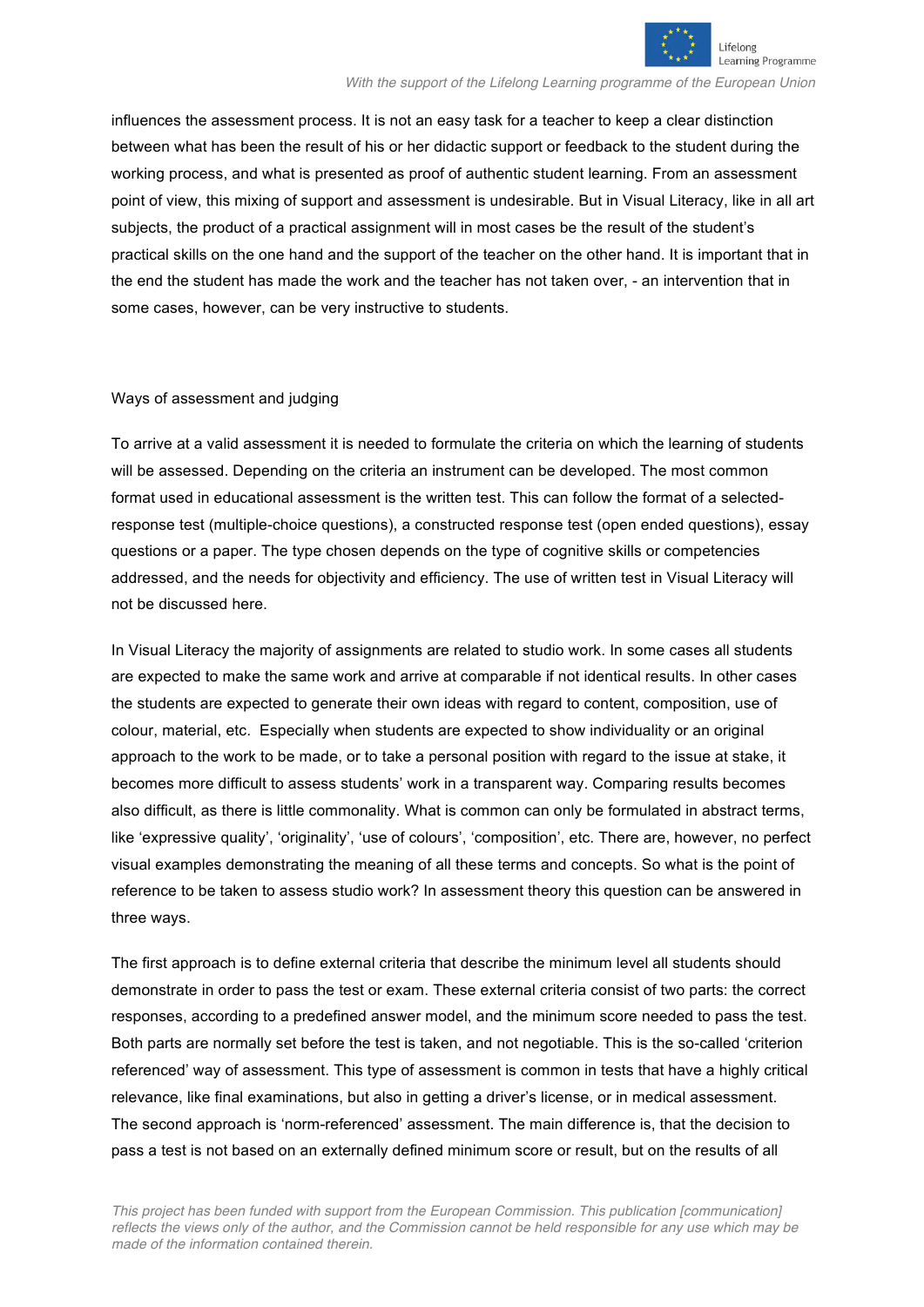

students (peers) involved. In daily educational practice this is the most common approach in classroom assessment. This will prevent the possibility that all students will fail the test, but it also introduces arbitrariness with regard to the minimum level to pass the test. It also generates the difficulty that the results cannot be compared to the results of students on the same test or task in another group.

The third approach is called 'ipsative' assessment. Here the results of a student are compared by earlier results of this same student on a task or test taken earlier. The assessment can support the student to concentrate on the improvement of the results (or the lack of it) and on whatever aspects that is deemed relevant. It will be clear that in this type of assessment it will be even more difficult to arrive at a qualification of the student's learning in comparison with that of all other students. This is particularly relevant when decision must be taken on the minimum level a student has to pass in order to go to the next class, or to get a grade.

A fourth type of assessment is 'peer assessment'. In this case the classmates of a student who have themselves made the same or a comparable task, will comment on the result of a student's work. The comments can be either formative or summative in character, although the latter option is less probable, as it is the teacher who is responsible for the final assessment. The type of feedback in peer assessment is often idiosyncratic and unstructured, but it can be highly effective, as the peers are facing comparable problems and can discuss the issues in ways that are much nearer to the student that when the assessment is done by the teacher.

In Visual Literacy, a fifth approach is also used in some cases: 'jury assessment'. This is common practice when a student wishes to enter an art academy. As this type of assessment is normally not used in regular education, it is not further discussed here. The different formats for assessment can also be used in combination.

## **Criteria**

Each type or way of assessment has its advantages and disadvantages. But whatever approach is taken, in all cases students should know beforehand the criteria on which they will be judged. For a written test the criteria will be based on the description of the domain to be assessed, and preferably the minimum score needed to pass the test is communicated as well. For studio work and practical assignments criteria for assessment need to also be formulated beforehand. These criteria have to be as unequivocal and precise as possible. It is also important to check whether students have a correct understanding of the criteria. It has also to be clear to the students what weight is given to each criterion, or to groups of criteria (e.g. proportion of process versus product related criteria). As criteria tend to be rather general in character (e.g. 'using perspective properly'), more specific indicators can be formulated that indicate to the most relevant aspects of the criterion (e.g. 'use of a horizon', 'all lines end in one vanishing point', 'lighter colours in the suggested distance', etc.).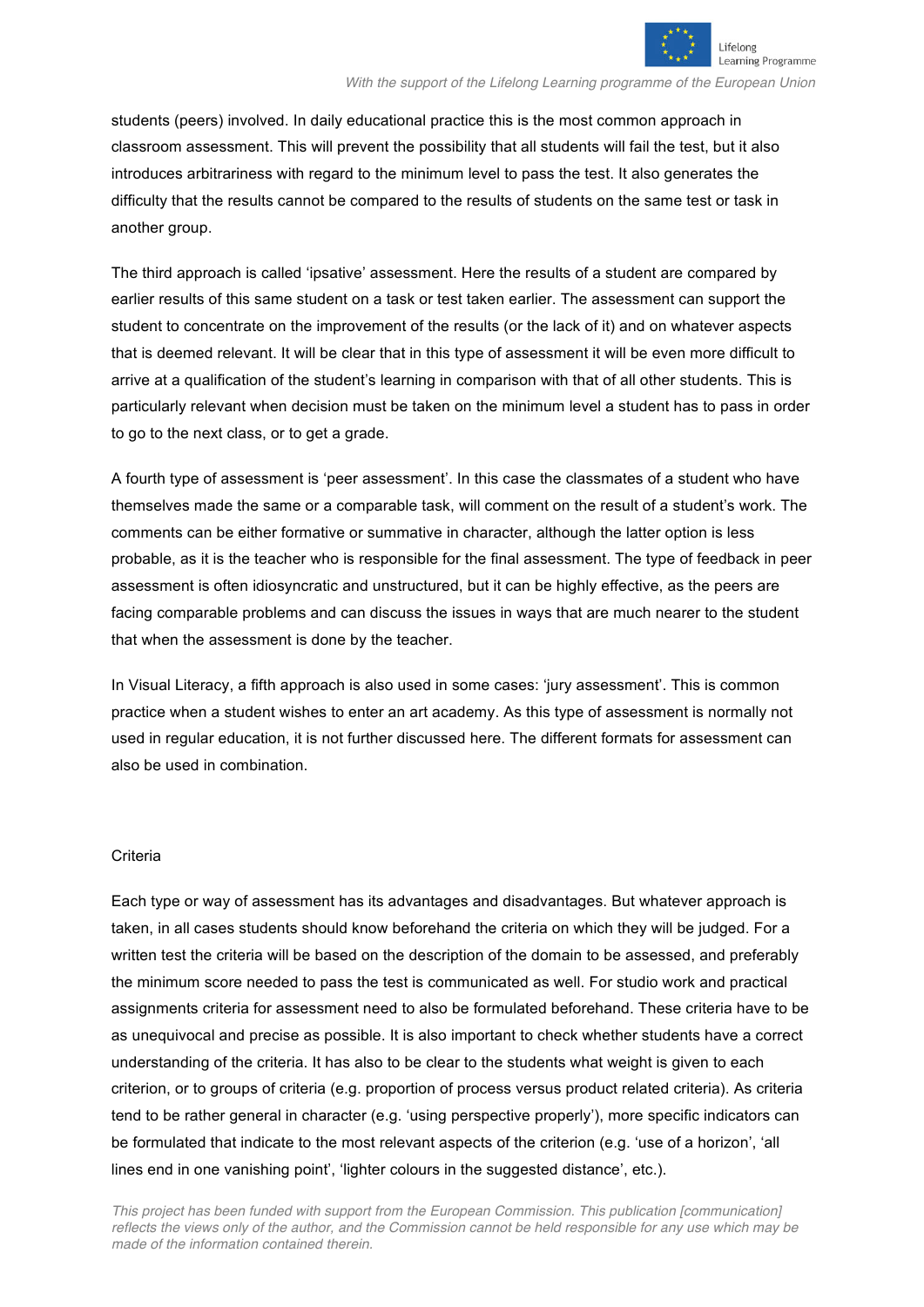

The amount of criteria should be limited, to prevent all parties from becoming bookkeepers, ticking off a long series of criteria and indicators. Normally it is the teacher who decides on the criteria for assessment, but it is also possible to give students the opportunity to decide by what criteria products must be assessed. This will also help students to generate a better and more active understanding of the criteria and their indicators that best illustrate their ambitions. From what has been said so far, it will be apparent, that the role of criteria in studio work is very important, whether they are related to subject specific competencies or to generic competencies. To make students learn to understand and also formulate criteria and indicators should be part of studio work in Visual Literacy.

## Grading

The need in education to express results of learning in quantified terms (scores, final marks, grades) is complicating assessment in Visual Literacy. There are several ways to approach this issue. First, it is advised to only use scores when it is possible to make a clear distinction between correct and incorrect answers, or when distinct levels of accomplishment can be clearly distinguished. This distinction should not allow in-between scores like a half. It is then better to extend the scale with extra points. Secondly, one has to be careful not to attribute mathematical properties to scores on a scale too rapidly. Actually, most grading scales used in education are not mathematical in character. Although a grade (like 'A') might represent an interval in percentages (90-100%), this does not mean that grade 'A' is twice as good as the grade that represents a percentage between 45 - 50% - which in most countries is a failure. One should also keep in mind that the way these percentages have been calculated is not always based on interval or ratio scales either. Some grading systems that use a numerical scale (1 to 10, for instance) are ordinal scales, representing a series of level that are qualitatively defined (like 'insufficient', 'passable', or 'good'). So the urge for quantification in grading in many cases results in procedures and scales that are still qualitative and mathematically unsound or useless. For Visual Literacy (and all art subjects, for that matter) it is helpful not to concentrate on the need to generate data that can be processed mathematically, but to concentrate on levels that represent qualitative descriptions or differences in performance. The use of quantities is only helpful when (officially) needed for communication or for a decision. In the end it will always be possible to translate any qualitative appraisal into a number or grade that has a highly informative and even decisive character.

## References

Eisner, E. (1996). Preface. In Boughton, D., Eisner, E, & Ligtvoet, J. Eds.: *Evaluating and Assessing the Visual Arts in Education (pp. xi –xiii),* New York and London: Teachers College, Columbia University.